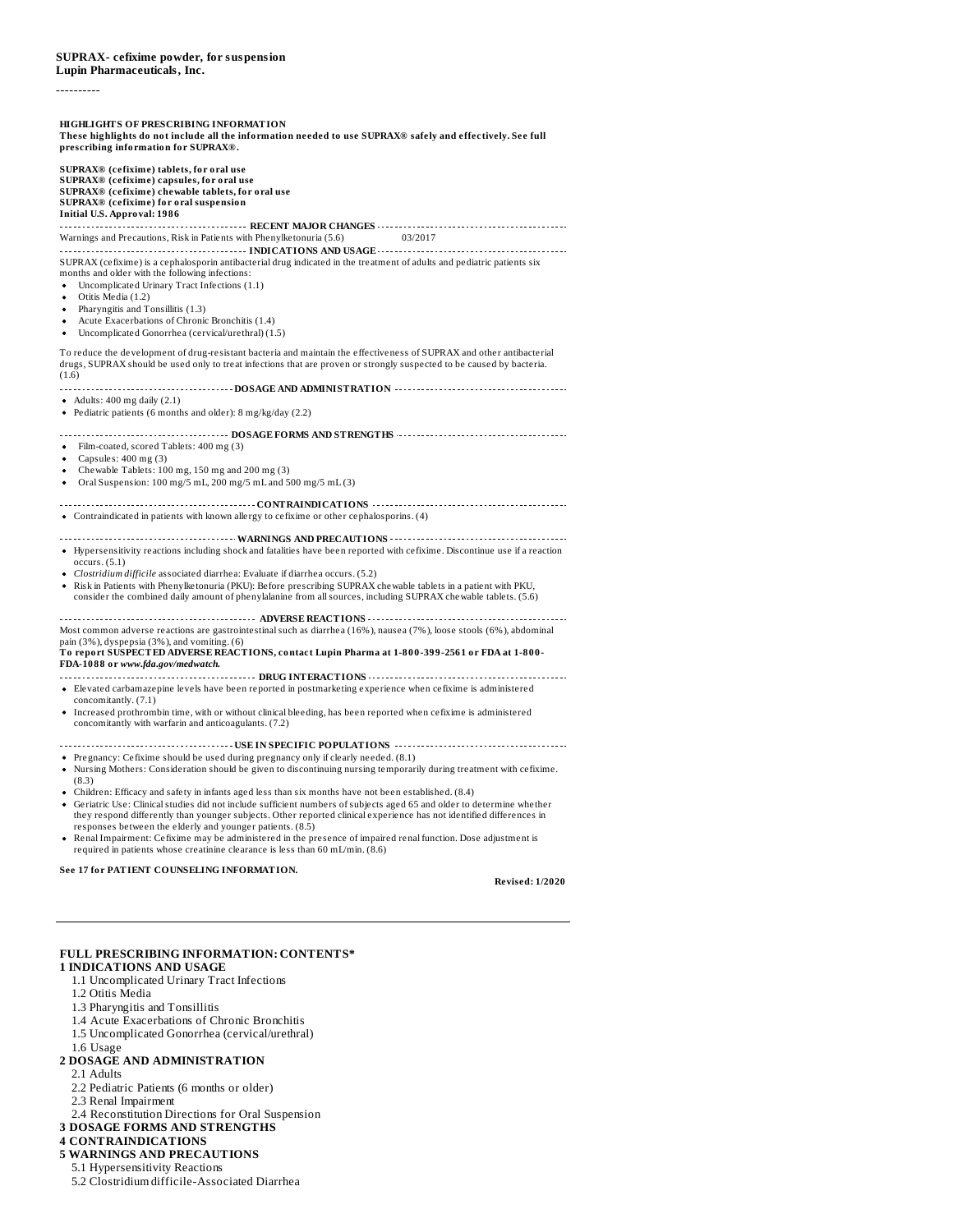5.3 Dose Adjustment in Renal Impairment 5.4 Coagulation Effects 5.5 Development of Drug-Resistant Bacteria 5.6 Risk in Patients with Phenylketonuria **6 ADVERSE REACTIONS** 6.1 Clinical Trials Experience 6.2 Post-marketing Experience **7 DRUG INTERACTIONS** 7.1 Carbamazepine 7.2 Warfarin and Anticoagulants 7.3 Drug/Laboratory Test Interactions **8 USE IN SPECIFIC POPULATIONS** 8.1 Pregnancy 8.2 Labor and Delivery 8.3 Nursing Mothers 8.4 Pediatric Use 8.5 Geriatric Use 8.6 Renal Impairment **10 OVERDOSAGE 11 DESCRIPTION 12 CLINICAL PHARMACOLOGY** 12.1 Mechanism of Action 12.3 Pharmacokinetics 12.4 Microbiology **13 NONCLINICAL TOXICOLOGY** 13.1 Carcinogenesis, Mutagenesis, Impairment of Fertility **14 CLINICAL STUDIES 16 HOW SUPPLIED/STORAGE AND HANDLING 17 PATIENT COUNSELING INFORMATION** 17.1 Information for Patients

\* Sections or subsections omitted from the full prescribing information are not listed.

## **FULL PRESCRIBING INFORMATION**

#### **1 INDICATIONS AND USAGE**

#### **1.1 Uncomplicated Urinary Tract Infections**

SUPRAX is indicated in the treatment of adults and pediatric patients six months of age or older with uncomplicated urinary tract infections caused by susceptible isolates of *Escherichia coli* and *Proteus mirabilis*.

#### **1.2 Otitis Media**

SUPRAX is indicated in the treatment of adults and pediatric patients six months of age or older with otitis media caused by susceptible isolates of *Haemophilus influenzae*, *Moraxella catarrhalis*, and *Streptococcus pyogenes.* (Efficacy for *Streptococcus pyogenes* in this organ system was studied in fewer than 10 infections.)

Note: For patients with otitis media caused by *Streptococcus pneumoniae*, overall response was approximately 10% lower for cefixime than for the comparator *[see Clinical Studies (14)]*.

#### **1.3 Pharyngitis and Tonsillitis**

SUPRAX is indicated in the treatment of adults and pediatric patients six months of age or older with pharyngitis and tonsillitis caused by susceptible isolates of *Streptococcus pyogenes.* (Note: Penicillin is the usual drug of choice in the treatment of *Streptococcus pyogenes* infections. SUPRAX is generally effective in the eradication of *Streptococcus pyogenes* from the nasopharynx; however, data establishing the efficacy of SUPRAX in the subsequent prevention of rheumatic fever is not available.)

#### **1.4 Acute Exacerbations of Chronic Bronchitis**

SUPRAX is indicated in the treatment of adults and pediatric patients six months of age or older with acute exacerbations of chronic bronchitis caused by susceptible isolates of *Streptococcus pneumoniae* and *Haemophilus influenzae.*

### **1.5 Uncomplicated Gonorrhea (cervical/urethral)**

SUPRAX is indicated in the treatment of adults and pediatric patients six months of age or older with uncomplicated gonorrhea (cervical/urethral) caused by susceptible isolates of *Neisseria gonorrhoeae* (penicillinase-and non-penicillinase-producing isolates).

### **1.6 Usage**

To reduce the development of drug resistant bacteria and maintain the effectiveness of SUPRAX and other antibacterial drugs, SUPRAX should be used only to treat infections that are proven or strongly suspected to be caused by susceptible bacteria. When culture and susceptibility information are available, they should be considered in selecting or modifying antimicrobial therapy. In the absence of such data, local epidemiology and susceptibility patterns may contribute to the empiric selection of therapy.

## **2 DOSAGE AND ADMINISTRATION**

#### **2.1 Adults**

The recommended dose of cefixime is 400 mg daily. This may be given as a 400 mg tablet or capsule daily or the 400 mg tablet may be split and given as one half tablet every 12 hours. For the treatment of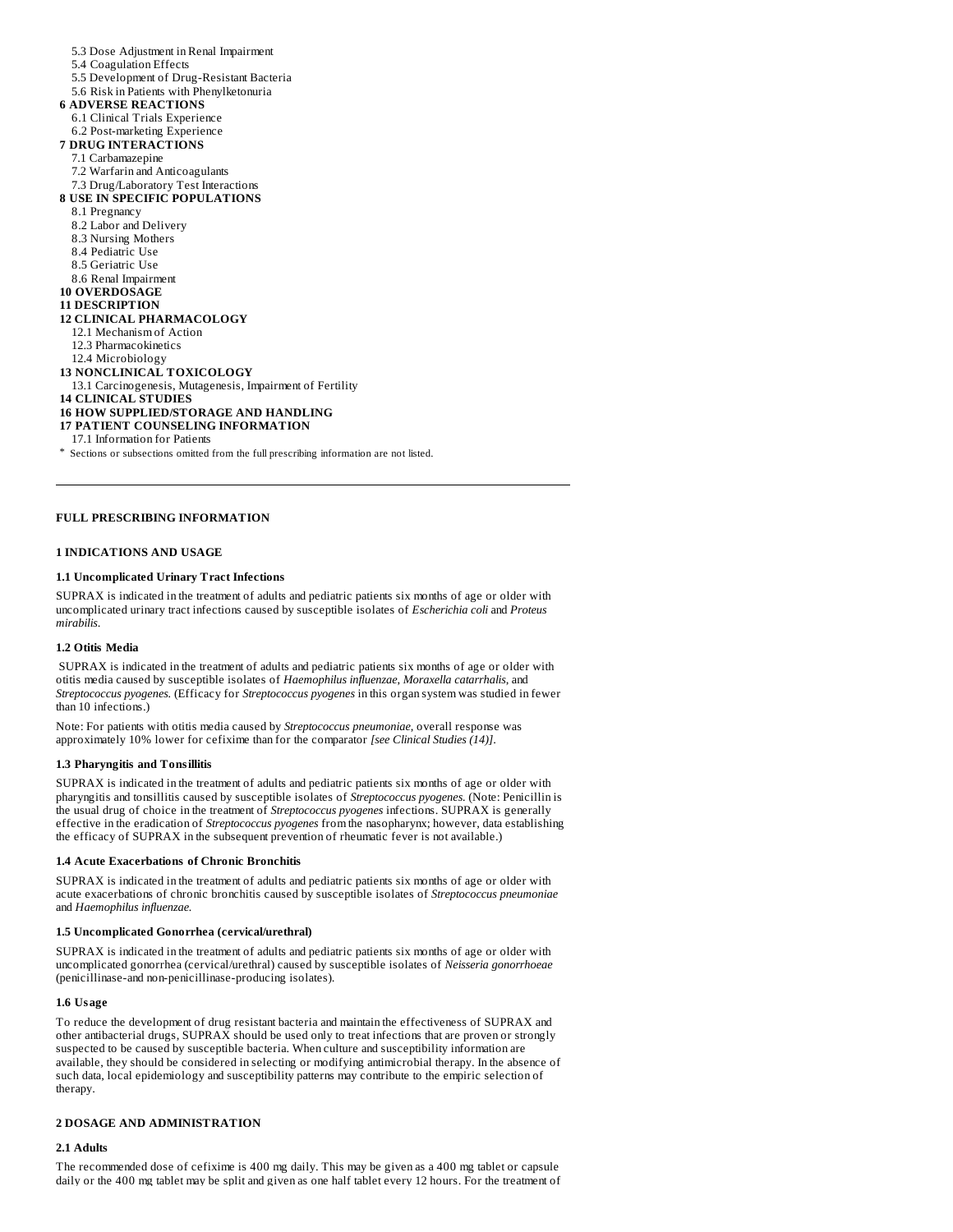uncomplicated cervical/urethral gonococcal infections, a single oral dose of 400 mg is recommended. The capsule and tablet may be administered without regard to food.

In the treatment of infections due to *Streptococcus pyogenes*, a therapeutic dosage of cefixime should be administered for at least 10 days.

## **2.2 Pediatric Patients (6 months or older)**

The recommended dose is 8 mg/kg/day of the suspension. This may be administered as a single daily dose or may be given in two divided doses, as 4 mg/kg every 12 hours.

Note: A suggested dose has been determined for each pediatric weight range. Refer to Table 1. Ensure all orders that specify a dose in milliliters include a concentration, because SUPRAX for oral suspension is available in three different concentrations (100 mg/5 mL, 200 mg/5 mL, and 500 mg/5 mL).

| Table 1. Suggested doses for pediatric patients |  |  |
|-------------------------------------------------|--|--|
|                                                 |  |  |

| PEDIATRIC DOSAGE CHART<br>Doses are suggested for each weight range and rounded for ease of administration |      |          |          |                                     |                        |  |  |  |
|------------------------------------------------------------------------------------------------------------|------|----------|----------|-------------------------------------|------------------------|--|--|--|
| SUPRAX (cefixime) for oral suspension SUPRAX (cefixime) chewable tablet                                    |      |          |          |                                     |                        |  |  |  |
|                                                                                                            |      |          |          | 100 mg/5 mL 200 mg/5 mL 500 mg/5 mL |                        |  |  |  |
| <b>Patient WeightDose/Day</b>                                                                              |      | Dose/Day | Dose/Day | Dose/Day                            | Dose                   |  |  |  |
| (kg)                                                                                                       | (mg) | (mL)     | (mL)     | (mL)                                |                        |  |  |  |
| 5 to $7.5^*$                                                                                               | 50   | 2.5      |          |                                     |                        |  |  |  |
| 7.6 to $10^*$                                                                                              | 80   | 4        | 2        |                                     |                        |  |  |  |
| 10.1 to 12.5                                                                                               | 100  | 5        | 2.5      |                                     | 1 tablet of 100 mg     |  |  |  |
| 12.6 to 20.5                                                                                               | 150  | 7.5      | 4        | 1.5                                 | 1 tablet of 150 mg     |  |  |  |
| 20.6 to 28                                                                                                 | 200  | 10       | 5        | 2                                   | 1 tablet of 200 mg     |  |  |  |
| 28.1 to 33                                                                                                 | 250  | 12.5     | 6        | 2.5                                 | 1 tablet of 100 mg and |  |  |  |
|                                                                                                            |      |          |          |                                     | 1 tablet of 150 mg     |  |  |  |
| 33.1 to 40                                                                                                 | 300  | 15       | 7.5      | 3                                   | 2 tablets of 150 mg    |  |  |  |
| $40.1$ to $45$                                                                                             | 350  | 17.5     | 9        | 3.5                                 | 1 tablet of 150 mg and |  |  |  |
|                                                                                                            |      |          |          |                                     | 1 tablet of 200 mg     |  |  |  |
| 45.1 or greater                                                                                            | 400  | 20       | 10       | 4                                   | 2 tablets of 200 mg    |  |  |  |

\* The preferred concentrations of oral suspension to use are 100 mg/5 mL or 200 mg/5 mL for pediatric patients in these weight ranges.

Children weighing more than 45 kg or older than 12 years should be treated with the recommended adult dose. SUPRAX (cefixime) chewable tablets must be chewed or crushed before swallowing.

Otitis media should be treated with the chewable tablets or suspension. Clinical trials of otitis media were conducted with the chewable tablets or suspension, and the chewable tablets or suspension results in higher peak blood levels than the tablet when administered at the same dose.

Therefore, the tablet or capsule should not be substituted for the chewable tablets or suspension in the treatment of otitis media *[see Clinical Pharmacology (12.3)]*.

In the treatment of infections due to *Streptococcus pyogenes*, a therapeutic dosage of cefixime should be administered for at least 10 days.

# **2.3 Renal Impairment**

SUPRAX may be administered in the presence of impaired renal function. Normal dose and schedule may be employed in patients with creatinine clearances of 60 mL/min or greater. Refer to Table 2 for dose adjustments for adults with renal impairment. Neither hemodialysis nor peritoneal dialysis removes significant amounts of drug from the body.

|  | Table 2. Doses for Adults with Renal Impairment |
|--|-------------------------------------------------|
|--|-------------------------------------------------|

| <b>Renal Dysfunction</b>                                          | SUPRAX (cefixime) for oral suspension |                                         |          | Tablet       | <b>Chewable Tablet</b>          |
|-------------------------------------------------------------------|---------------------------------------|-----------------------------------------|----------|--------------|---------------------------------|
| Creatinine Clearance (mL/min) 100 mg/5 mL 200 mg/5 mL 500 mg/5 mL |                                       |                                         |          | $400$ mg     | $200$ mg                        |
|                                                                   | Dose/Day                              | Dose/Day                                | Dose/Day | Dose/Day     | Dose/Day                        |
|                                                                   | (mL)                                  | (mL)                                    | (mL)     |              |                                 |
| 60 or greater                                                     |                                       | Normal dose   Normal dose   Normal dose |          | Normal dose  | Normal dose                     |
| 21 to $59*$                                                       | 13                                    | 6.5                                     | 2.6      |              | Not Appropriate Not Appropriate |
| OR renal hemodialysis <sup>*</sup>                                |                                       |                                         |          |              |                                 |
| 20 or less                                                        | 8.6                                   | 4.4                                     | 1.8      | $0.5$ tablet | 1 tablet                        |
| OR continuous peritoneal                                          |                                       |                                         |          |              |                                 |
| dialysis                                                          |                                       |                                         |          |              |                                 |

\* The preferred concentrations of oral suspension to use are 200 mg/5 mL or 500 mg/5 mL for patients with this renal dysfunction

## **2.4 Reconstitution Directions for Oral Suspension**

| Strength                                                                                           | <b>Bottle Size Reconstitution Directions</b>                                                                                                                                                                                                                               |
|----------------------------------------------------------------------------------------------------|----------------------------------------------------------------------------------------------------------------------------------------------------------------------------------------------------------------------------------------------------------------------------|
| 100 mg/5 mL and $ 100$ mL<br>200 mg/5 mL                                                           | To reconstitute, suspend with 68 mL water.<br>Method: Tap the bottle several times to loosen powder contents prior to reconstitution.<br>Add approximately half the total amount of water for reconstitution and shake well.<br>Add the remainder of water and shake well. |
| $\begin{array}{ l l }\n 100 \text{ mg/5 mL} \text{ mL} \\  200 \text{ mg/5 mL}\n\end{array}$ 75 mL | To reconstitute, suspend with 51 mL water.<br>Method: Tap the bottle several times to loosen powder contents prior to reconstitution.<br>Add approximately half the total amount of water for reconstitution and shake well.<br>Add the remainder of water and shake well. |
| 100 mg/5 mL and $_{50}$ mL<br>200 mg/5 mL                                                          | To reconstitute, suspend with 34 mL water.<br>Method: Tap the bottle several times to loosen powder contents prior to reconstitution.<br>Add approximately half the total amount of water for reconstitution and shake well.<br>Add the remainder of water and shake well. |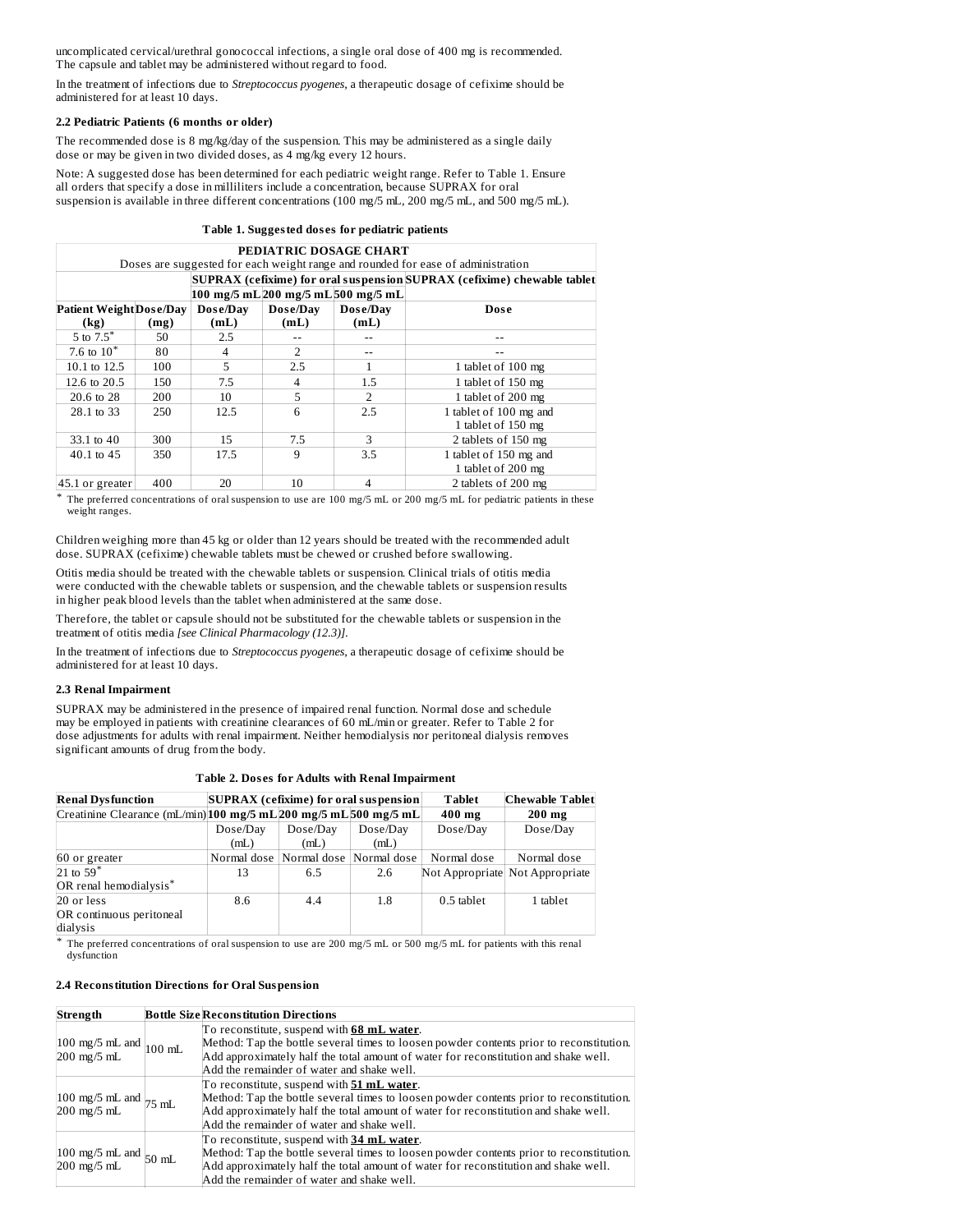| $200$ mg/5 mL                 | 37.5 mL         | To reconstitute, suspend with 26 mL water.<br>Method: Tap the bottle several times to loosen powder contents prior to reconstitution.<br>Add approximately half the total amount of water for reconstitution and shake well.<br>Add the remainder of water and shake well.        |
|-------------------------------|-----------------|-----------------------------------------------------------------------------------------------------------------------------------------------------------------------------------------------------------------------------------------------------------------------------------|
| $200 \text{ mg}/5 \text{ mL}$ | $25 \text{ mL}$ | To reconstitute, suspend with 17 mL water.<br>Method: Tap the bottle several times to loosen powder contents prior to reconstitution.<br>Add approximately half the total amount of water for reconstitution and shake well.<br>Add the remainder of water and shake well.        |
| $500$ mg/5 mL                 | $20$ mL         | To reconstitute, suspend with 14 mL water.<br>Method: Tap the bottle several times to loosen powder contents prior to reconstitution.<br>Add approximately half the total amount of water for reconstitution and shake well.<br>Add the remainder of water and shake well.        |
| $500$ mg/5 mL                 | $10 \text{ mL}$ | To reconstitute, suspend with <b>8 mL water</b> .<br>Method: Tap the bottle several times to loosen powder contents prior to reconstitution.<br>Add approximately half the total amount of water for reconstitution and shake well.<br>Add the remainder of water and shake well. |

After reconstitution, the suspension may be kept for 14 days either at room temperature, or under refrigeration, without significant loss of potency. Keep tightly closed. Shake well before using. Discard unused portion after 14 days.

## **3 DOSAGE FORMS AND STRENGTHS**

SUPRAX is available for oral administration in the following dosage forms and strengths:

- Film-coated tablets provide 400 mg of cefixime as trihydrate. These are white to off-white, filmcoated, capsule shaped tablets with beveled edges and a divided score line on each side. The tablet is debossed with "SUPRAX" across one side and "LUPIN" across the other side.
- Capsules provide 400 mg of cefixime as trihydrate. These are size "00EL" capsules with pink opaque cap and pink opaque body with "LU" on the cap and "U43" on the body in black ink. Capsules contain white to yellowish white granular powder.
- Chewable tablets provide either 100 mg or 150 mg or 200 mg of cefixime as trihydrate. The 100 mg tablet is pink, round tablet, debossed with "SUPRAX 100" on one side and "LUPIN" on other side. The 150 mg tablet is pink, round tablet, debossed with "SUPRAX 150" on one side and "LUPIN" on other side. The 200 mg tablet is pink, round tablet, debossed with "SUPRAX 200" on one side and "LUPIN" on other side.
- Powder for oral suspension, when reconstituted, provides either 100 mg/5 mL or 200 mg/5 mL or 500 mg/5 mL of cefixime as trihydrate. For 100 mg/5 mL and 200 mg/5 mL, the powder has an off white to pale yellow color and is strawberry flavored. For 500 mg/5 mL, the powder has an off white to cream color and is strawberry flavored.

## **4 CONTRAINDICATIONS**

SUPRAX (cefixime) is contraindicated in patients with known allergy to cefixime or other cephalosporins.

## **5 WARNINGS AND PRECAUTIONS**

## **5.1 Hypers ensitivity Reactions**

Anaphylactic/anaphylactoid reactions (including shock and fatalities) have been reported with the use of cefixime.

Before therapy with SUPRAX is instituted, careful inquiry should be made to determine whether the patient has had previous hypersensitivity reactions to cephalosporins, penicillins, or other drugs. If this product is to be given to penicillin-sensitive patients, caution should be exercised because cross hypersensitivity among beta-lactam antibacterial drugs has been clearly documented and may occur in up to 10% of patients with a history of penicillin allergy. If an allergic reaction to SUPRAX occurs, discontinue the drug.

# **5.2 Clostridium difficile-Associated Diarrhea**

*Clostridium difficile* associated diarrhea (CDAD) has been reported with use of nearly all antibacterial agents, including SUPRAX, and may range in severity from mild diarrhea to fatal colitis. Treatment with antibacterial agents alters the normal flora of the colon leading to overgrowth of *C. difficile.*

*C. difficile* produces toxins A and B which contribute to the development of CDAD. Hypertoxin producing isolates of *C. difficile* cause increased morbidity and mortality, as these infections can be refractory to antimicrobial therapy and may require colectomy. CDAD must be considered in all patients who present with diarrhea following antibacterial drug use. Careful medical history is necessary since CDAD has been reported to occur over two months after the administration of antibacterial agents.

If CDAD is suspected or confirmed, ongoing antibacterial drug use not directed against *C. difficile* may need to be discontinued. Appropriate fluid and electrolyte management, protein supplementation, antibacterial drug treatment of *C. difficile,* and surgical evaluation should be instituted as clinically indicated.

## **5.3 Dos e Adjustment in Renal Impairment**

The dose of SUPRAX should be adjusted in patients with renal impairment as well as those undergoing continuous ambulatory peritoneal dialysis (CAPD) and hemodialysis (HD). Patients on dialysis should be monitored carefully *[see Dosage and Administration (2)]*.

## **5.4 Coagulation Effects**

Cephalosporins, including SUPRAX, may be associated with a fall in prothrombin activity. Those at risk include patients with renal or hepatic impairment, or poor nutritional state, as well as patients receiving a protracted course of antimicrobial therapy, and patients previously stabilized on anticoagulant therapy. Prothrombin time should be monitored in patients at risk and exogenous vitamin K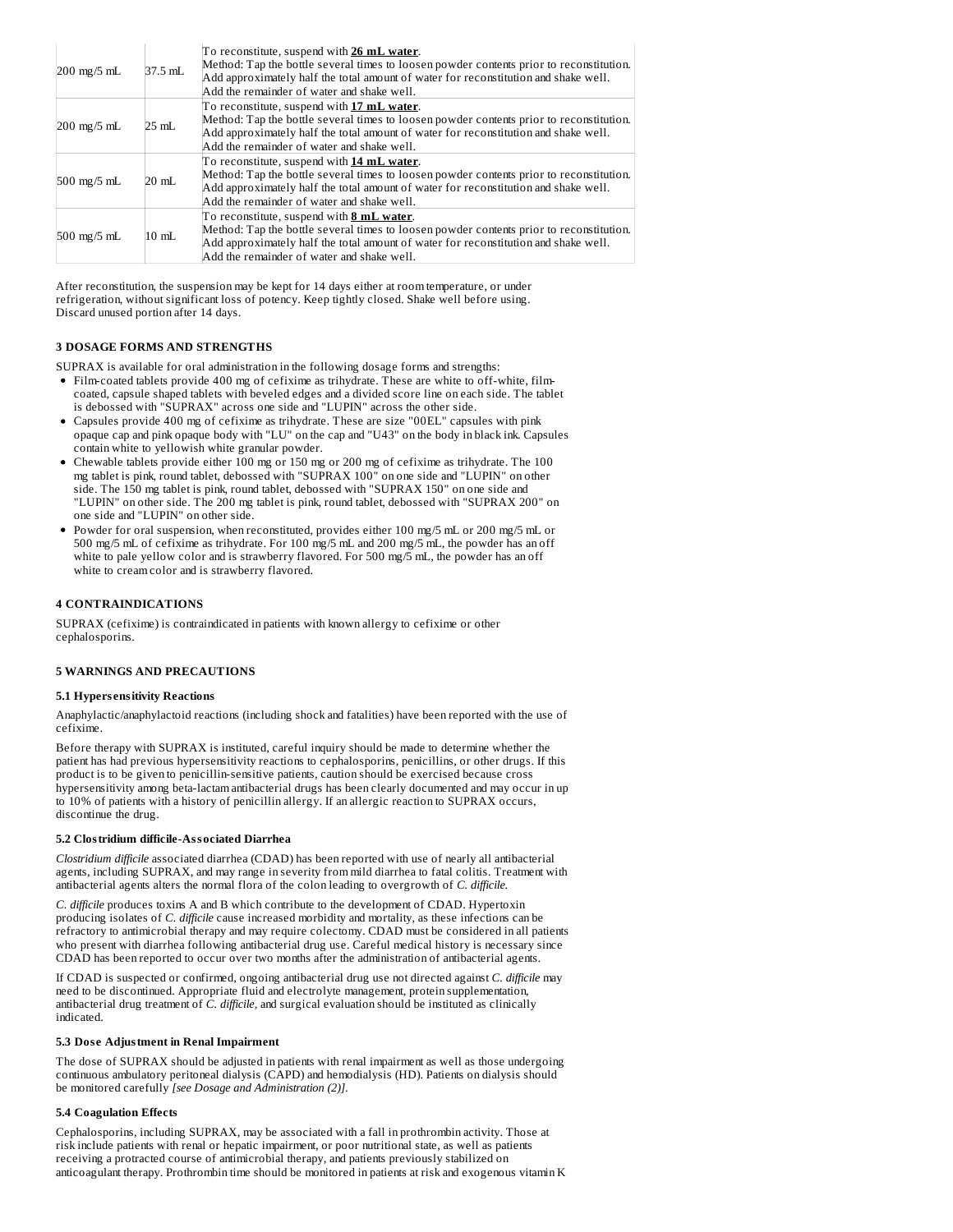administered as indicated.

### **5.5 Development of Drug-Resistant Bacteria**

Prescribing SUPRAX (cefixime) in the absence of a proven or strongly suspected bacterial infection is unlikely to provide benefit to the patient and increases the risk of the development of drug-resistant bacteria.

#### **5.6 Risk in Patients with Phenylketonuria**

Phenylalanine can be harmful to patients with phenylketonuria (PKU). SUPRAX chewable tablets contain aspartame, a source of phenylalanine. Each 100 mg, 150 mg and 200 mg strength contains 3.3 mg, 5 mg and 6.7 mg of phenylalanine, respectively. Before prescribing SUPRAX chewable tablets in a patient with PKU, consider the combined daily amount of phenylalanine from all sources, including SUPRAX chewable tablets.

## **6 ADVERSE REACTIONS**

#### **6.1 Clinical Trials Experience**

Because clinical trials are conducted under widely varying conditions, adverse reaction rates observed in the clinical trials of a drug cannot be directly compared to rates in the clinical trials of another drug and may not reflect the rates observed in practice.

The most commonly seen adverse reactions in U.S. trials of the tablet formulation were gastrointestinal events, which were reported in 30% of adult patients on either the twice daily or the once daily regimen. Five percent (5%) of patients in the U.S. clinical trials discontinued therapy because of drugrelated adverse reactions. Individual adverse reactions included diarrhea 16%, loose or frequent stools 6%, abdominal pain 3%, nausea 7%, dyspepsia 3%, and flatulence 4%. The incidence of gastrointestinal adverse reactions, including diarrhea and loose stools, in pediatric patients receiving the suspension was comparable to the incidence seen in adult patients receiving tablets.

## **6.2 Post-marketing Experience**

The following adverse reactions have been reported following the post-approval use of cefixime. Incidence rates were less than 1 in 50 (less than 2%).

#### *Gastrointestinal*

Several cases of documented pseudomembranous colitis were identified in clinical trials. The onset of pseudomembranous colitis symptoms may occur during or after therapy.

#### *Hypersensitivity Reactions*

Anaphylactic/anaphylactoid reactions (including shock and fatalities), skin rashes, urticaria, drug fever, pruritus, angioedema, and facial edema. Erythema multiforme, Stevens-Johnson syndrome, and serum sickness-like reactions have been reported.

### *Hepatic*

Transient elevations in SGPT, SGOT, alkaline phosphatase, hepatitis, jaundice.

## *Renal*

Transient elevations in BUN or creatinine, acute renal failure.

#### *Central Nervous System*

Headaches, dizziness, seizures.

# *Hemic and Lymphatic System*

Transient thrombocytopenia, leukopenia, neutropenia, prolongation in prothrombin time, elevated LDH, pancytopenia, agranulocytosis, and eosinophilia.

### *Abnormal Laboratory Tests*

Hyperbilirubinemia.

## *Other Adverse Reactions*

Genital pruritus, vaginitis, candidiasis, toxic epidermal necrolysis.

## *Adverse Reactions Reported for Cephalosporin-class Drugs*

Allergic reactions, superinfection, renal dysfunction, toxic nephropathy, hepatic dysfunction including cholestasis, aplastic anemia, hemolytic anemia, hemorrhage, and colitis.

Several cephalosporins have been implicated in triggering seizures, particularly in patients with renal impairment when the dosage was not reduced *[see Dosage and Administration (2) and Overdosage (10)]*. If seizures associated with drug therapy occur, the drug should be discontinued. Anticonvulsant therapy can be given if clinically indicated.

## **7 DRUG INTERACTIONS**

#### **7.1 Carbamazepine**

Elevated carbamazepine levels have been reported in postmarketing experience when cefixime is administered concomitantly. Drug monitoring may be of assistance in detecting alterations in carbamazepine plasma concentrations.

#### **7.2 Warfarin and Anticoagulants**

Increased prothrombin time, with or without clinical bleeding, has been reported when cefixime is administered concomitantly.

## **7.3 Drug/Laboratory Test Interactions**

A false-positive reaction for ketones in the urine may occur with tests using nitroprusside but not with those using nitroferricyanide.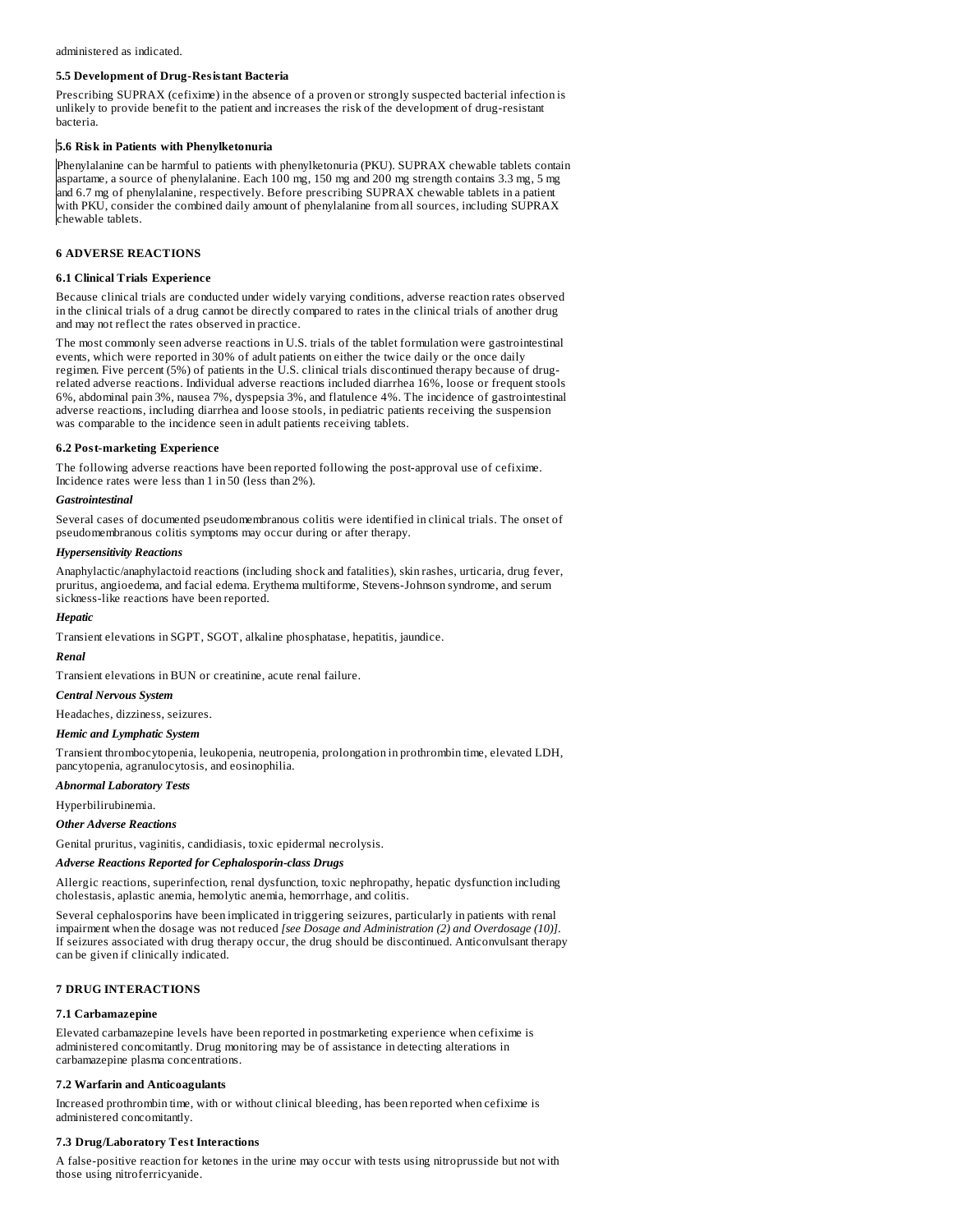The administration of cefixime may result in a false-positive reaction for glucose in the urine using  $^*$ , Benedict's solution, or Fehling's solution. It is recommended that glucose tests based on enzymatic glucose oxidase reactions (such as Clinistix $^{\circledast *}$  or TesTape $^{\circledast *}$ ) be used. A false-positive direct Coombs test has been reported during treatment with other cephalosporins; therefore, it should be recognized that a positive Coombs test may be due to the drug.  $Clinitest^{\circledR^{**}}$ 

\*\* Clinitest® and Clinistix<sup>®</sup> are registered trademarks of Ames Division, Miles Laboratories, Inc. Tes-Tape $^{\circledR}$  is a registered trademark of Eli Lilly and Company.

## **8 USE IN SPECIFIC POPULATIONS**

### **8.1 Pregnancy**

#### *Pregnancy Category B*

Reproduction studies have been performed in mice and rats at doses up to 40 times the human dose and have revealed no evidence of harm to the fetus due to cefixime. There are no adequate and wellcontrolled studies in pregnant women. Because animal reproduction studies are not always predictive of human response, this drug should be used during pregnancy only if clearly needed.

### **8.2 Labor and Delivery**

Cefixime has not been studied for use during labor and delivery. Treatment should only be given if clearly needed.

#### **8.3 Nursing Mothers**

It is not known whether cefixime is excreted in human milk. Consideration should be given to discontinuing nursing temporarily during treatment with this drug.

### **8.4 Pediatric Us e**

Safety and effectiveness of cefixime in children aged less than six months old have not been established. The incidence of gastrointestinal adverse reactions, including diarrhea and loose stools, in the pediatric patients receiving the suspension, was comparable to the incidence seen in adult patients receiving tablets.

#### **8.5 Geriatric Us e**

Clinical studies did not include sufficient numbers of subjects aged 65 and older to determine whether they respond differently than younger subjects. Other reported clinical experience has not identified differences in responses between the elderly and younger patients. A pharmacokinetic study in the elderly detected differences in pharmacokinetic parameters *[see Clinical Pharmacology (12.3)]*. These differences were small and do not indicate a need for dosage adjustment of the drug in the elderly.

#### **8.6 Renal Impairment**

The dose of cefixime should be adjusted in patients with renal impairment as well as those undergoing continuous ambulatory peritoneal dialysis (CAPD) and hemodialysis (HD). Patients on dialysis should be monitored carefully *[see Dosage and Administration (2.3)]*.

## **10 OVERDOSAGE**

Gastric lavage may be indicated; otherwise, no specific antidote exists. Cefixime is not removed in significant quantities from the circulation by hemodialysis or peritoneal dialysis. Adverse reactions in small numbers of healthy adult volunteers receiving single doses up to 2 g of cefixime did not differ from the profile seen in patients treated at the recommended doses.

## **11 DESCRIPTION**

Cefixime is a semisynthetic, cephalosporin antibacterial for oral administration. Chemically, it is (*6R,7R*)-7-[2-(2-Amino-4-thiazolyl)glyoxylamido]-8-oxo-3-vinyl-5-thia-1-azabicyclo [4.2.0] oct-2-ene-2-carboxylic acid,  $7^2$ - $(Z)$ - $[O$ - $(carboxy methyl)$  oxime] trihydrate.

Molecular weight = 507.50 as the trihydrate. Chemical Formula is  $\rm{C_{16}H_{15}N_5O_7S_2.3H_2O}$ 

The structural formula for cefixime is:



- Inactive ingredients contained in SUPRAX<sup>®</sup> (cefixime) 400 mg tablets USP are: dibasic calcium phosphate, hypromellose, lactose monohydrate, magnesium stearate, microcrystalline cellulose, polyethylene glycol, pregelatinized starch, titanium dioxide, and triacetin.
- Inactive ingredients contained in SUPRAX<sup>®</sup> (cefixime) 400 mg capsules are: colloidal silicon dioxide, crospovidone, low substituted hydroxy propyl cellulose, magnesium stearate, and mannitol.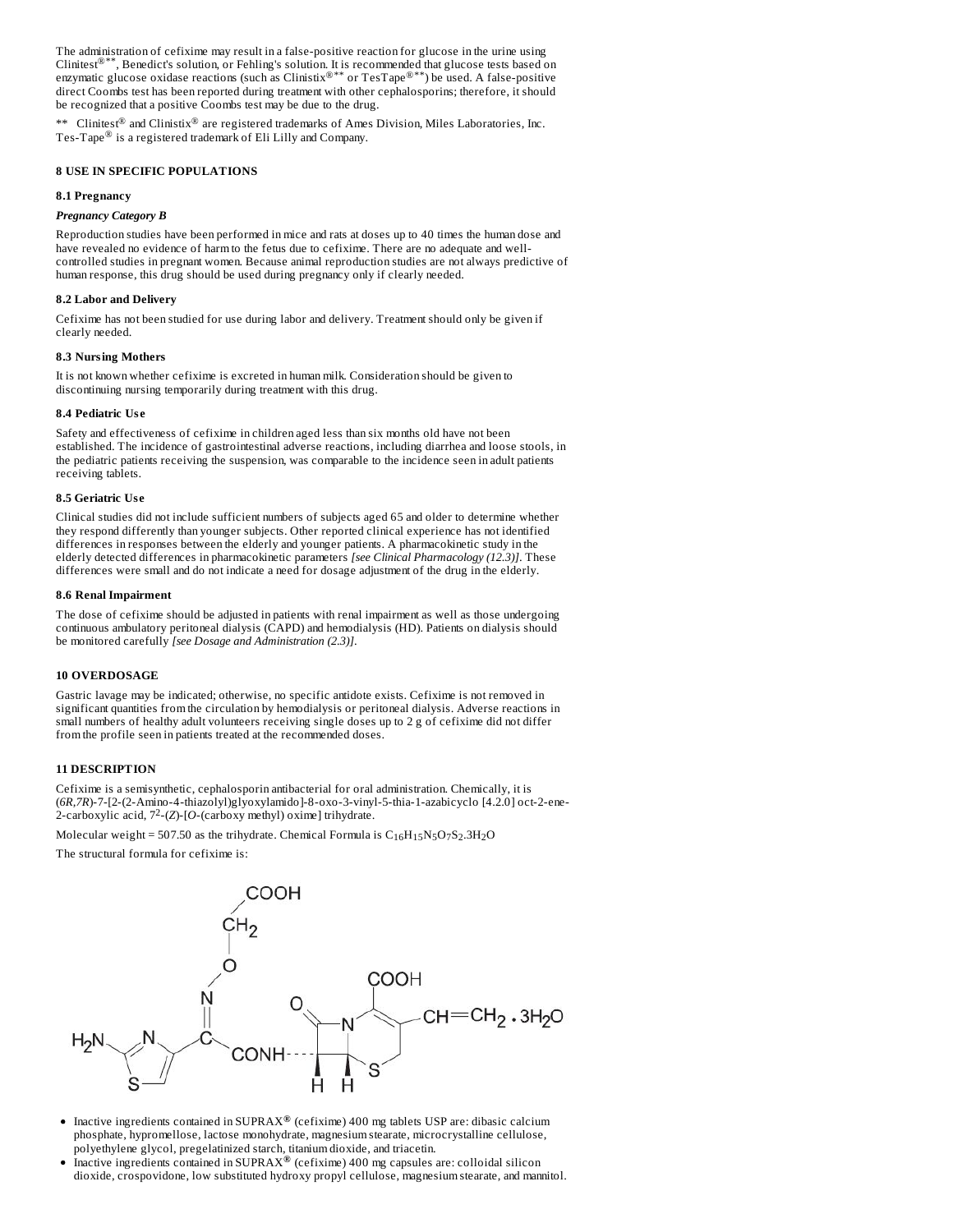The capsule shell contains the following inactive ingredients: ferric oxide black, ferric oxide red, gelatin, potassium hydroxide, propylene glycol, shellac, sodium lauryl sulfate, and titanium dioxide.

- Inactive ingredients contained in SUPRAX<sup>®</sup> (cefixime) 100 mg or 150 mg or 200 mg chewable tablets are: aspartame, colloidal silicon dioxide, crospovidone, FD&C Red # 40 Aluminium Lake, low substituted hydroxypropyl cellulose, magnesium stearate, mannitol, fantasy flavor permaseal, and tutti frutti flavor.
- Inactive ingredients contained in  $\text{SUPRAX}^{\circledR}$  (cefixime) powder for oral suspension USP are: colloidal silicon dioxide, sodium benzoate, strawberry flavor, sucralose (only in 500 mg/5 mL strength), sucrose, and xanthan gum.

### **12 CLINICAL PHARMACOLOGY**

#### **12.1 Mechanism of Action**

Cefixime is a semisynthetic cephalosporin antibacterial drug *[see Microbiology (12.4)]*.

#### **12.3 Pharmacokinetics**

SUPRAX chewable tablets are bioequivalent to oral suspension.

SUPRAX tablets and suspension, given orally, are about 40% to 50% absorbed whether administered with or without food; however, time to maximal absorption is increased approximately 0.8 hours when administered with food. A single 200 mg tablet of cefixime produces an average peak serum concentration of approximately 2 mcg/mL (range 1 to 4 mcg/mL); a single 400 mg tablet produces an average peak concentration of approximately 3.7 mcg/mL (range 1.3 to 7.7 mcg/mL). The oral suspension produces average peak concentrations approximately 25% to 50% higher than the tablets, when tested in normal *adult* volunteers. Two hundred and 400 mg doses of oral suspension produce average peak concentrations of 3 mcg/mL (range 1 to 4.5 mcg/mL) and 4.6 mcg/mL (range 1.9 to 7.7 mcg/mL), respectively, when tested in normal *adult* volunteers. The area under the time versus concentration curve (AUC) is greater by approximately 10% to 25% with the oral suspension than with the tablet after doses of 100 to 400 mg, when tested in normal *adult* volunteers. This increased absorption should be taken into consideration if the oral suspension is to be substituted for the tablet. Because of the lack of bioequivalence, tablets should not be substituted for oral suspension in the treatment of otitis media *[see Dosage and Administration (2)]*. Cross-over studies of tablet versus suspension have not been performed in children.

The 400 mg capsule is bioequivalent to the 400 mg tablet under fasting conditions. However, food reduces the absorption following administration of the capsule by approximately 15% based on AUC and 25% based on  $C_{\rm max}$ .

Peak serum concentrations occur between 2 and 6 hours following oral administration of a single 200 mg tablet, a single 400 mg tablet or 400 mg of cefixime suspension. Peak serum concentrations occur between 2 and 5 hours following a single administration of 200 mg of suspension. Peak serum concentrations occur between 3 and 8 hours following oral administration of a single 400 mg capsule.

#### *Distribution*

Serum protein binding is concentration independent with a bound fraction of approximately 65%. In a multiple dose study conducted with a research formulation which is less bioavailable than the tablet or suspension, there was little accumulation of drug in serum or urine after dosing for 14 days. Adequate data on CSF levels of cefixime are not available.

#### *Metabolism and Excretion*

There is no evidence of metabolism of cefixime *in vivo.* Approximately 50% of the absorbed dose is excreted unchanged in the urine in 24 hours. In animal studies, it was noted that cefixime is also excreted in the bile in excess of 10% of the administered dose. The serum half-life of cefixime in healthy subjects is independent of dosage form and averages 3 to 4 hours but may range up to 9 hours in some normal volunteers.

## *Special Populations*

*Geriatrics:* Average AUCs at steady state in elderly patients are approximately 40% higher than average AUCs in other healthy adults. Differences in the pharmacokinetic parameters between 12 young and 12 elderly subjects who received 400 mg of cefixime once daily for 5 days are summarized as follows:

| Pharmacokinetic Parameters (mean ± SD) for Cefixime in Both Young & Elderly Subjects |                 |                 |  |  |  |  |
|--------------------------------------------------------------------------------------|-----------------|-----------------|--|--|--|--|
| Pharmacokinetic parameter                                                            | Young           | Elderly         |  |  |  |  |
| $C_{\text{max}}$ (mg/L)                                                              | $4.74 \pm 1.43$ | $5.68 \pm 1.83$ |  |  |  |  |
| $T_{\text{max}}$ (h) <sup>*</sup>                                                    | $3.9 + 0.3$     | $4.3 \pm 0.6$   |  |  |  |  |
| $AUC (mg.h/L)^*$                                                                     | $34.9 + 12.2$   | $49.5 \pm 19.1$ |  |  |  |  |
| $T_{\frac{1}{2}}$ (h) <sup>*</sup>                                                   | $3.5 \pm 0.6$   | $4.2 + 0.4$     |  |  |  |  |
| $C_{\text{ave}}$ (mg/L) <sup>*</sup>                                                 | $1.42 \pm 0.50$ | $1.99 \pm 0.75$ |  |  |  |  |

\* Difference between age groups was significant. (p<0.05)

However, these increases were not clinically significant *[see Dosage and Administration (2)]*.

*Renal Impairment:* In subjects with moderate impairment of renal function (20 to 40 mL/min creatinine clearance), the average serum half-life of cefixime is prolonged to 6.4 hours. In severe renal impairment (5 to 20 mL/min creatinine clearance), the half-life increased to an average of 11.5 hours. The drug is not cleared significantly from the blood by hemodialysis or peritoneal dialysis. However, a study indicated that with doses of 400 mg, patients undergoing hemodialysis have similar blood profiles as subjects with creatinine clearances of 21 to 60 mL/min.

### **12.4 Microbiology**

#### Mechanism of Action

As with other cephalosporins, the bactericidal action of cefixime results from inhibition of cell wall synthesis. Cefixime is stable in the presence of certain beta-lactamase enzymes. As a result, certain organisms resistant to penicillins and some cephalosporins due to the presence of beta-lactamases may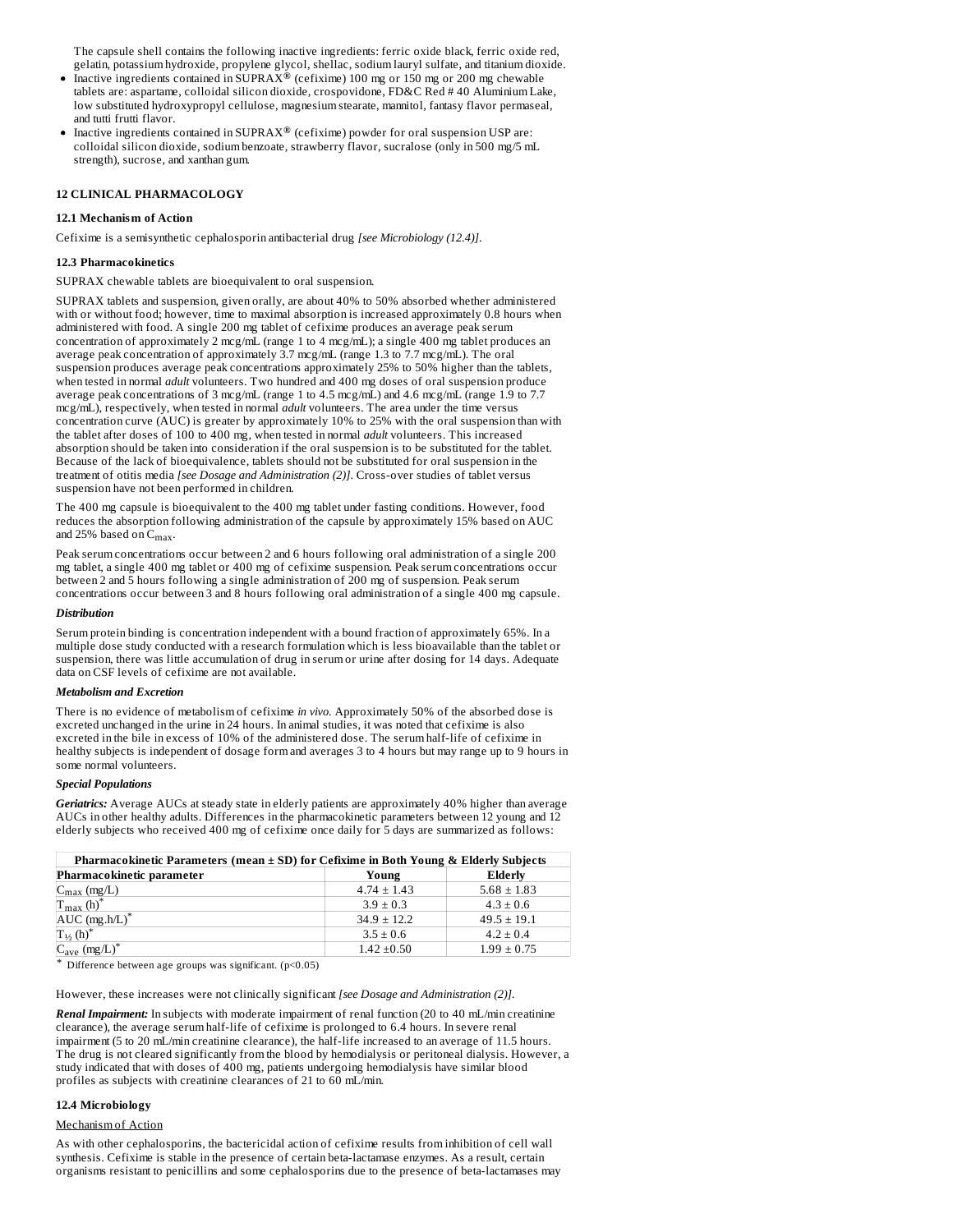be susceptible to cefixime.

#### Resistance

Resistance to cefixime in isolates of *Haemophilus influenzae* and *Neisseria gonorrhoeae* is most often associated with alterations in penicillin-binding proteins (PBPs). Cefixime may have limited activity against Enterobacteriaceae producing extended spectrum beta-lactamases (ESBLs). *Pseudomonas* species, *Enterococcus* species, strains of Group D streptococci, *Listeria monocytogenes,* most strains of staphylococci (including methicillin-resistant strains), most strains of *Enterobacter* species, most strains of *Bacteroides fragilis,* and most strains of *Clostridium* species are resistant to cefixime.

### Antimicrobial Activity

Cefixime has been shown to be active against most isolates of the following microorganisms, both in vitro and in clinical infections *[see Indications and Usage (1)].*

Gram-positive Bacteria

*Streptococcus pneumoniae*

*Streptococcus pyogenes*

Gram-negative Bacteria

*Escherichia coli*

*Haemophilus influenzae*

*Moraxella catarrhalis*

*Neisseria gonorrhoeae*

*Proteus mirabilis*

The following *in vitro* data are available, but their clinical significance is unknown. At least 90 percent of the following bacteria exhibit an *in vitro* minimum inhibitory concentration (MIC) less than or equal to the susceptible breakpoint for cefixime against isolates of similar genus or organism group. However, the efficacy of cefixime in treating clinical infections caused by these bacteria has not been established in adequate and well-controlled clinical trials.

Gram-positive Bacteria

*Streptococcus agalactiae*

Gram-negative Bacteria

*Citrobacter amalonaticus*

*Citrobacter diversus*

*Haemophilus parainfluenzae*

*Klebsiella oxytoca*

*Klebsiella pneumoniae*

*Pasteurella multocida*

*Proteus vulgaris*

*Providencia* species

*Salmonella* species

*Serratia marcescens*

*Shigella* species

Susceptibility Testing

For specific information regarding susceptibility test interpretive criteria and associated test methods and quality control standards recognized by FDA for this drug, please see: https://www.fda.gov/STIC.

### **13 NONCLINICAL TOXICOLOGY**

### **13.1 Carcinogenesis, Mutagenesis, Impairment of Fertility**

Lifetime studies in animals to evaluate carcinogenic potential have not been conducted. Cefixime did not cause point mutations in bacteria or mammalian cells, DNA damage, or chromosome damage *in vitro* and did not exhibit clastogenic potential *in vivo* in the mouse micronucleus test. In rats, fertility and reproductive performance were not affected by cefixime at doses up to 25 times the adult therapeutic dose.

### **14 CLINICAL STUDIES**

Comparative clinical trials of otitis media were conducted in nearly 400 children between the ages of 6 months to 10 years. *Streptococcus pneumoniae* was isolated from 47% of the patients, *Haemophilus influenzae* from 34%, *Moraxella catarrhalis* from 15% and *S. pyogenes* from 4%.

The overall response rate of *Streptococcus pneumoniae* to cefixime was approximately 10% lower and that of *Haemophilus influenzae* or *Moraxella catarrhalis* approximately 7% higher (12% when betalactamase positive isolates of *H. influenzae* are included) than the response rates of these organisms to the active control drugs.

In these studies, patients were randomized and treated with either cefixime at dose regimens of 4 mg/kg twice a day or 8 mg/kg once a day, or with a comparator. Sixty-nine to 70% of the patients in each group had resolution of signs and symptoms of otitis media when evaluated 2 to 4 weeks post-treatment, but persistent effusion was found in 15% of the patients. When evaluated at the completion of therapy, 17% of patients receiving cefixime and 14% of patients receiving effective comparative drugs (18% including those patients who had *Haemophilus influenzae* resistant to the control drug and who received the control antibacterial drug) were considered to be treatment failures. By the 2 to 4 week follow-up, a total of 30%-31% of patients had evidence of either treatment failure or recurrent disease.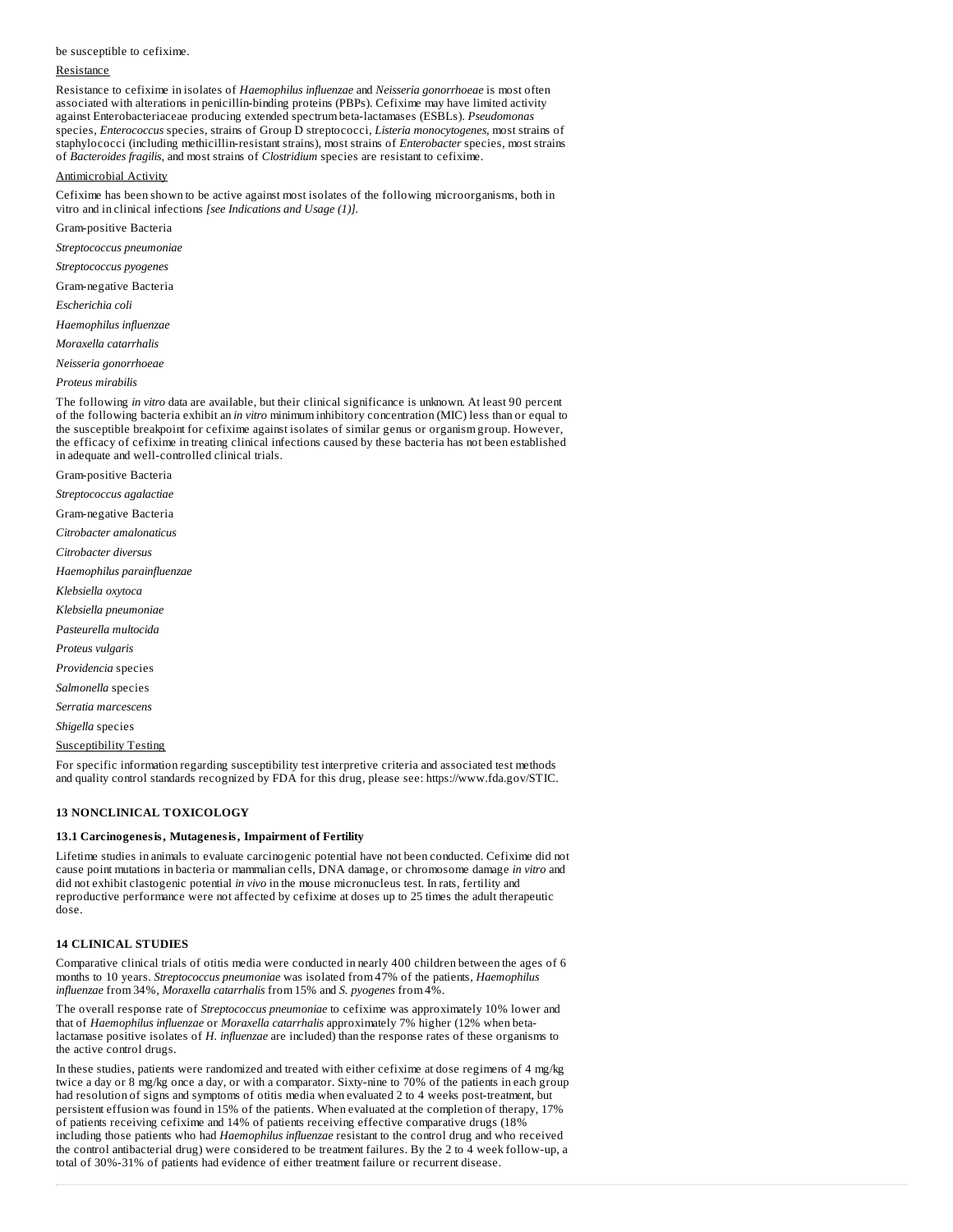| Bacteriological Outcome of Otitis Media at Two to Four Weeks Post-Therapy Based on Repeat Middle Ear Fluid Culture or Extrapolation from Clinical Outcome |               |             |               |  |  |  |  |
|-----------------------------------------------------------------------------------------------------------------------------------------------------------|---------------|-------------|---------------|--|--|--|--|
| <b>Organism</b>                                                                                                                                           | Cefixime(a)   | Cefixime(a) | Control(a)    |  |  |  |  |
|                                                                                                                                                           | 4 mg/kg BID   | 8 mg/kg QD  | drugs         |  |  |  |  |
| Streptococcus pneumoniae                                                                                                                                  | 48/70 (69%)   | 18/22 (82%) | 82/100 (82%)  |  |  |  |  |
| Haemophilus influenzae                                                                                                                                    | 24/34 (71%)   | 13/17 (76%) | 23/34 (68%)   |  |  |  |  |
| beta-lactamase negative                                                                                                                                   |               |             |               |  |  |  |  |
| Haemophilus influenzae                                                                                                                                    | 17/22 (77%)   | 9/12(75%)   | $1/1$ (b)     |  |  |  |  |
| beta-lactamase positive                                                                                                                                   |               |             |               |  |  |  |  |
| Moraxella catarrhalis                                                                                                                                     | 26/31 (84%)   | 5/5         | 18/24 (75%)   |  |  |  |  |
| S. pyogenes                                                                                                                                               | 5/5           | 3/3         | 6/7           |  |  |  |  |
| All Isolates                                                                                                                                              | 120/162 (74%) | 48/59 (81%) | 130/166 (78%) |  |  |  |  |

(a)Number eradicated/number isolated.

(b)An additional 20 beta-lactamase positive isolates of *Haemophilus influenzae* were isolated, but were excluded from this analysis because they were resistant to the control antibacterial drug. In nineteen of these, the control drugs, 14 0/185 (76%) of pathogens were considered to be eradicated.

## **16 HOW SUPPLIED/STORAGE AND HANDLING**

 $\text{SUPRAX}^{\circledR}$  is available for oral administration in following dosage forms, strengths and packages listed in the table below:

| <b>Dosage Form</b>                                      | Strength | <b>Description</b>                                                                                                                                         | Package Size NDC Code Storage                                         |                                                                                                                                                                                                                                                                                                                                                                                       |                                                                                                            |
|---------------------------------------------------------|----------|------------------------------------------------------------------------------------------------------------------------------------------------------------|-----------------------------------------------------------------------|---------------------------------------------------------------------------------------------------------------------------------------------------------------------------------------------------------------------------------------------------------------------------------------------------------------------------------------------------------------------------------------|------------------------------------------------------------------------------------------------------------|
| SUPRAX <sup>®</sup> (cefixime) tablets USP              | 400 mg   | White to off-white,<br>film-coated, capsule<br>shaped tablets with<br>beveled edges and<br>a divided score<br>line on each side,<br>debossed with "SUPRAX" | Bottles of<br>10 tablets<br>Bottle of<br>50 tablets                   | 27437-201-<br>10<br>08                                                                                                                                                                                                                                                                                                                                                                | Store at 20 to 25°C<br>27437-201-(68 to 77°F)<br>[See USP Controlled                                       |
|                                                         |          | across one side<br>and "LUPIN" across<br>other side, containing<br>400 mg of cefixime<br>as the trihydrate.                                                | Bottle of<br>100 tablets                                              | 27437-201-<br>01                                                                                                                                                                                                                                                                                                                                                                      | Room Temperature].                                                                                         |
| SUPRAX <sup>®</sup> (cefixime) capsules                 | 400 mg   | Size "00EL" capsules with<br>pink opaque cap and pink<br>opaque body, imprinted<br>with "LU" on cap and<br>"U43" on body in black                          | Bottle of<br>50 capsules                                              | 27437-<br>208-08                                                                                                                                                                                                                                                                                                                                                                      | Store at 20 to 25°C<br>$(68 \text{ to } 77^{\circ} \text{F})$<br>[See USP Controlled<br>Room Temperature]. |
|                                                         |          | ink, containing white to<br>yellowish white granular<br>powder containing<br>400 mg of cefixime as the<br>trihydrate.                                      | Unit Dose<br>Package of 10 27437-<br>(1 blister of<br>10 capsules)    | 208-11                                                                                                                                                                                                                                                                                                                                                                                |                                                                                                            |
|                                                         |          |                                                                                                                                                            | Bottles of<br>10 tablets                                              | 27437-203-<br>10                                                                                                                                                                                                                                                                                                                                                                      |                                                                                                            |
|                                                         | $100$ mg | Pink, round tablet,<br>debossed with "SUPRAX 100"<br>on one side and "LUPIN"<br>on other side.                                                             | Bottle of<br>50 tablets                                               | 27437-203-<br>08                                                                                                                                                                                                                                                                                                                                                                      |                                                                                                            |
|                                                         |          |                                                                                                                                                            | Unit Dose<br>Package of 10 27437-203-<br>(1 blister of<br>10 tablets) | 11                                                                                                                                                                                                                                                                                                                                                                                    |                                                                                                            |
|                                                         |          |                                                                                                                                                            | Bottles of<br>10 tablets                                              | 27437-<br>204-10                                                                                                                                                                                                                                                                                                                                                                      |                                                                                                            |
| $\text{SUPRAX}^{\circledR}$ (cefixime) chewable tablets | 150 mg   | Pink, round tablet,<br>debossed with "SUPRAX 150"<br>on one side and "LUPIN"<br>on other side.                                                             | Bottle of<br>50 tablets                                               | 27437-<br>204-08                                                                                                                                                                                                                                                                                                                                                                      | Store at 20 to 25°C<br>$(68 \text{ to } 77^{\circ} \text{F})$<br>[See USP Controlled<br>Room Temperature]. |
|                                                         |          |                                                                                                                                                            | Unit Dose<br>Package of 10 27437-<br>(1 blister of<br>10 tablets)     | 204-11                                                                                                                                                                                                                                                                                                                                                                                |                                                                                                            |
|                                                         |          |                                                                                                                                                            | Bottles of<br>10 tablets                                              | 27437-205-<br>10                                                                                                                                                                                                                                                                                                                                                                      |                                                                                                            |
|                                                         | $200$ mg | Pink, round tablet,<br>debossed with "SUPRAX 200"<br>on one side and "LUPIN"<br>on other side.                                                             | Bottle of<br>50 tablets                                               | 27437-205-<br>80                                                                                                                                                                                                                                                                                                                                                                      |                                                                                                            |
|                                                         |          |                                                                                                                                                            | Unit Dose<br>Package of 10 27437-205-<br>(1 blister of<br>10 tablets) | 11                                                                                                                                                                                                                                                                                                                                                                                    |                                                                                                            |
|                                                         |          | Off-white to pale<br>yellow colored powder.<br>After reconstituted as                                                                                      | Bottle of<br>50 mL                                                    | 68180-<br>202-03                                                                                                                                                                                                                                                                                                                                                                      |                                                                                                            |
|                                                         |          | directed, each 5 mL of<br>100 mg/5 mL reconstituted suspension<br>contains 100 mg of                                                                       | Bottle of<br>75 mL                                                    | 68180-<br>202-02                                                                                                                                                                                                                                                                                                                                                                      |                                                                                                            |
|                                                         |          | cefixime as the trihydrate.                                                                                                                                | Bottle of<br>100 mL                                                   | 68180-<br>202-01                                                                                                                                                                                                                                                                                                                                                                      |                                                                                                            |
|                                                         |          |                                                                                                                                                            | $D0 + D0$                                                             | $\begin{array}{c} \n\text{17.1} \\ \text{17.1} \\ \text{18.1} \\ \text{19.1} \\ \text{19.1} \\ \text{19.1} \\ \text{19.1} \\ \text{19.1} \\ \text{19.1} \\ \text{19.1} \\ \text{19.1} \\ \text{19.1} \\ \text{19.1} \\ \text{19.1} \\ \text{19.1} \\ \text{19.1} \\ \text{19.1} \\ \text{19.1} \\ \text{19.1} \\ \text{19.1} \\ \text{19.1} \\ \text{19.1} \\ \text{19.1} \\ \text{1$ |                                                                                                            |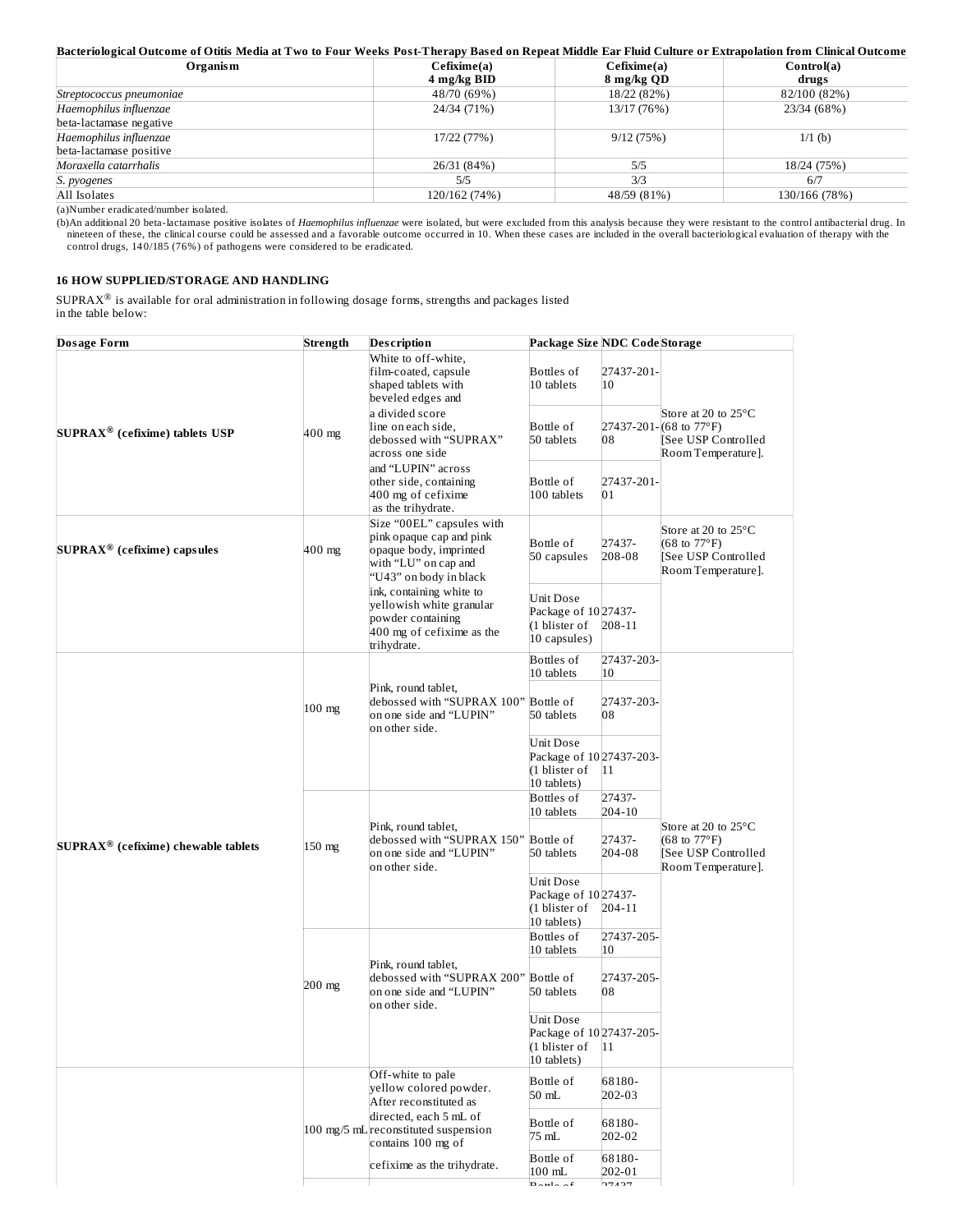| SUPRAX <sup>®</sup> (cefixime) for oral suspension USP 200 mg/5 mL veloved powder. | Off-white to pale<br>directed, each 5 mL of                                                                                                         | ipotue of<br>25 mL<br>Bottle of<br>37.5 mL<br>Bottle of<br>$50$ mI. | 2/43/7<br>206-05<br>27437-<br>206-06<br>27437-<br>206-03 | Prior to reconstitution:<br>Store drug powder at<br>20 to 25°C (68 to 77°F)<br>[See USP Controlled<br>Room Temperature]. |
|------------------------------------------------------------------------------------|-----------------------------------------------------------------------------------------------------------------------------------------------------|---------------------------------------------------------------------|----------------------------------------------------------|--------------------------------------------------------------------------------------------------------------------------|
|                                                                                    | reconstituted suspension<br>contains 200 mg of<br>cefixime as the trihydrate.                                                                       | Bottle of<br>75 mL                                                  | 27437-<br>206-02                                         | After reconstitution:<br>Store at room temperature<br>or under refrigeration.<br>Keep tightly closed.                    |
|                                                                                    |                                                                                                                                                     | Bottle of<br>$100$ mL                                               | 27437-<br>206-01                                         |                                                                                                                          |
|                                                                                    | Off white to cream<br>colored powder forming<br>500 mg/5 mL off-white to pale yellow<br>suspension with<br>characteristic fruity odor               | Bottle of<br>$10$ mL                                                | 27437-207-<br>02                                         |                                                                                                                          |
|                                                                                    | on constitution. After<br>reconstituted as directed,<br>each mL of reconstituted<br>suspension contains<br>100 mg of cefixime<br>as the trihydrate. | Bottle of<br>20 mL                                                  | 27437-207-<br>03                                         |                                                                                                                          |

# **17 PATIENT COUNSELING INFORMATION**

## **17.1 Information for Patients**

Counsel patients that antibacterial drugs, including cefixime, should only be used to treat bacterial infections. They do not treat viral infections (e.g., the common cold). When cefixime is prescribed to treat a bacterial infection, patients should be told that although it is common to feel better early in the course of therapy, the medication should be taken exactly as directed. Skipping doses or not completing the full course of therapy may: (1) decrease the effectiveness of the immediate treatment and (2) increase the likelihood that bacteria will develop resistance and will not be treatable by cefixime for oral suspension or cefixime chewable tablets or other antibacterial drugs in the future.

Counsel patients with phenylketonuria that SUPRAX chewable tablets contain aspartame, a source of phenylalanine as follows: Each SUPRAX chewable tablet contains 3.3 mg, 5 mg and 6.7 mg of phenylalanine per 100 mg, 150 mg and 200 mg strength, respectively.

Advise patients that diarrhea is a common problem caused by antibacterial drugs which usually ends when the antibacterial drug is discontinued. Sometimes after starting treatment with antibacterial drugs, patients can develop watery and bloody stools (with or without stomach cramps and fever) even as late as two or more months after having taken the last dose of the antibacterial drug. If this occurs, patients should contact their physician as soon as possible.

| <b>Products</b>                                                       | Manufactured for:                                              | Manufactured<br>by:                                    |
|-----------------------------------------------------------------------|----------------------------------------------------------------|--------------------------------------------------------|
| SUPRAX $\mathcal{R}$ (cefixime) tablets, 400 mg                       |                                                                |                                                        |
| SUPRAX $\mathcal{R}$ (cefixime) capsules, 400 mg                      |                                                                |                                                        |
|                                                                       | Lupin Pharma                                                   |                                                        |
| SUPRAX $\mathcal{B}$ (cefixime) chewable tablets, 100 mg,             | Baltimore, Maryland                                            |                                                        |
| 150 mg and 200 mg                                                     | 21202                                                          |                                                        |
|                                                                       | United States.                                                 |                                                        |
| SUPRAX $\mathcal{R}$ (cefixime) for oral suspension, 200<br>$mg/5$ mL |                                                                | <b>Lupin Limited</b><br>Mandideep 462<br>046<br>India. |
| SUPRAX $\mathbb{R}$ (cefixime) for oral suspension, 500<br>$mg/5$ mL  |                                                                |                                                        |
| SUPRAX $\mathbb{R}$ (cefixime) for oral suspension, 100<br>$mg/5$ mL  | Lupin<br>Pharmaceuticals, Inc.<br>Baltimore, Maryland<br>21202 |                                                        |
|                                                                       | <b>United States</b>                                           |                                                        |

ID#: 254614

### **SUPRAX CEFIXIME FOR ORAL SUSPENSION USP ®**

100 mg/5 mL

Rx only

NDC 68180-202-03: Bottle of 50 mL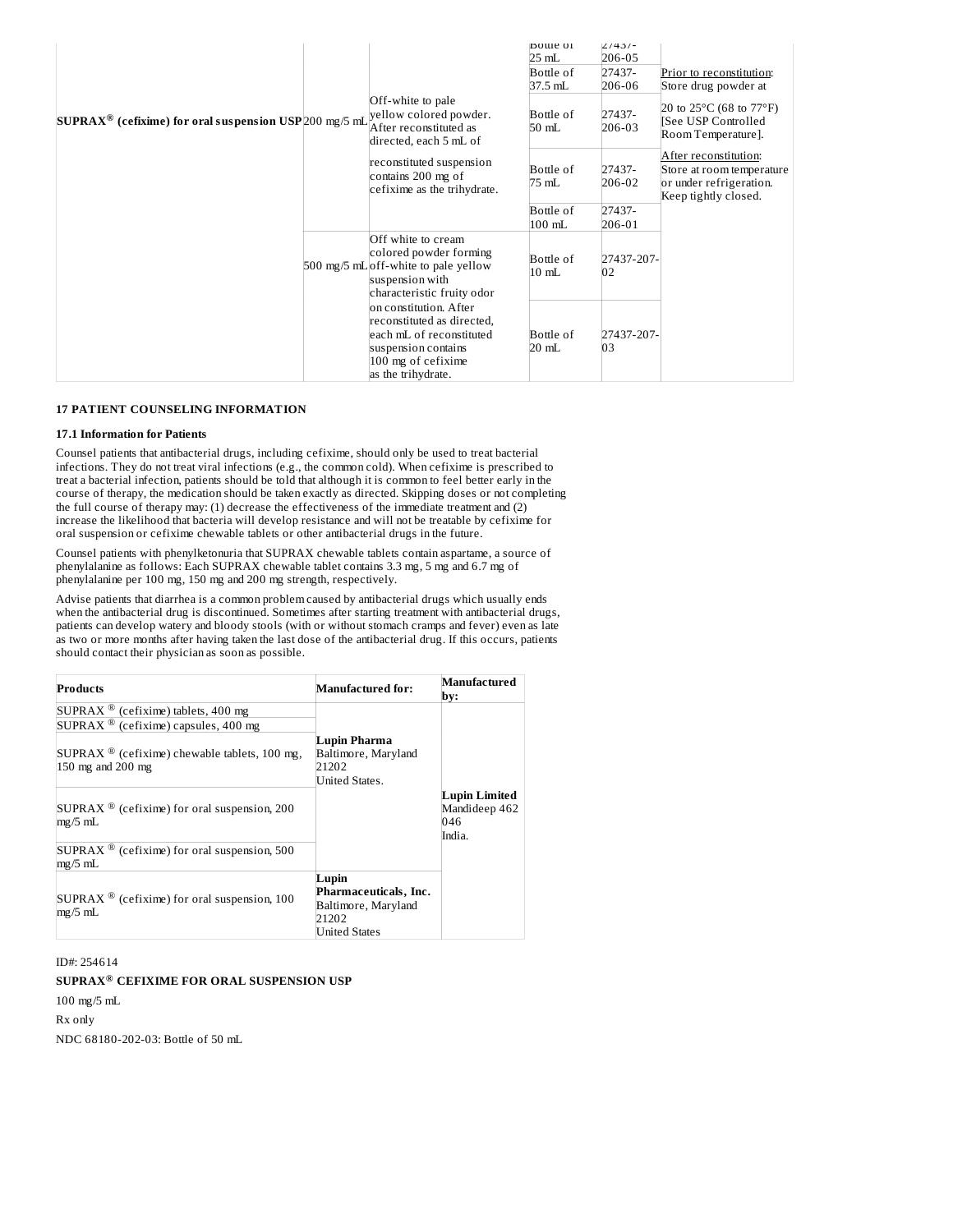

# **SUPRAX CEFIXIME FOR ORAL SUSPENSION USP ®**

#### 100 mg/5 mL

Rx only

NDC 68180-202-04: Bottle of 10 mL (Physician Sample Pack)

NDC 68180-202-05: Carton for 10 mL x 6 Bottles (Physician Sample Pack)





| <b>SUPRAX</b>                                                      |                         |                           |                          |  |                |
|--------------------------------------------------------------------|-------------------------|---------------------------|--------------------------|--|----------------|
| cefixime powder, for suspension                                    |                         |                           |                          |  |                |
|                                                                    |                         |                           |                          |  |                |
| <b>Product Information</b>                                         |                         |                           |                          |  |                |
| Product Type                                                       | HUMAN PRESCRIPTION DRUG |                           | Item Code (Source)       |  | NDC:68180-202  |
| <b>Route of Administration</b>                                     | ORAL.                   |                           |                          |  |                |
|                                                                    |                         |                           |                          |  |                |
|                                                                    |                         |                           |                          |  |                |
| <b>Active Ingredient/Active Moiety</b>                             |                         |                           |                          |  |                |
|                                                                    | <b>Ingredient Name</b>  |                           | <b>Basis of Strength</b> |  | Strength       |
| CEFIXIME (UNII: 97IIC92E55) (CEFIXIME ANHYDROUS - UNII:XZ7BG04GJX) |                         | <b>CEFIXIME ANHYDROUS</b> |                          |  | 100 mg in 5 mL |
|                                                                    |                         |                           |                          |  |                |
|                                                                    |                         |                           |                          |  |                |
| <b>Inactive Ingredients</b>                                        |                         |                           |                          |  |                |
|                                                                    | <b>Ingredient Name</b>  |                           |                          |  | Strength       |
| SILICON DIOXIDE (UNII: ETJ7Z6XBU4)                                 |                         |                           |                          |  |                |
| SODIUM BENZOATE (UNII: OJ245FE5EU)                                 |                         |                           |                          |  |                |
| STRAWBERRY (UNII: 4J2TY8 Y81V)                                     |                         |                           |                          |  |                |
| SUCRO SE (UNII: C151H8 M554)                                       |                         |                           |                          |  |                |
| XANTHAN GUM (UNII: TTV12P4NEE)                                     |                         |                           |                          |  |                |
|                                                                    |                         |                           |                          |  |                |